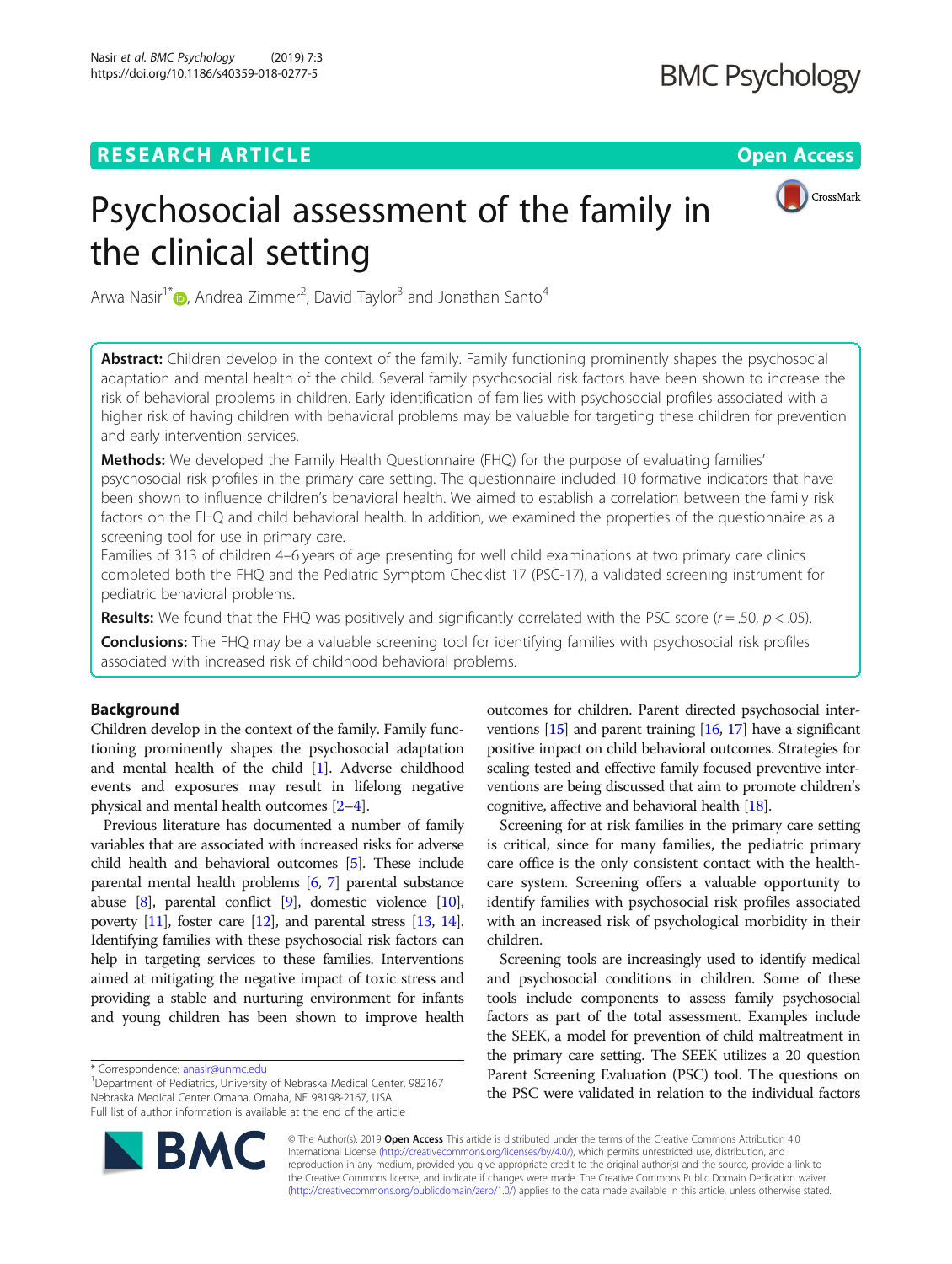they measure but not the questionnaire as a whole [[19](#page-6-0)–[23](#page-6-0)]. Another screening instrument, the Survey of Wellbeing of Young Children (SWYC) is a 54 item milestone-based developmental questionnaire that includes questions to assess some family factors. The family assessment portion in the SWYC is brief, and has not been individually validated [[24](#page-6-0)].

Given the evidence of the importance of the family environment on childhood health outcomes, the AAP Task Force on the Family recommends that pediatricians expand their practices to encompass the assessment of family structure and function [[25](#page-6-0)]. However, in clinical practice, there are a number of important barriers to the implementation of this recommendation. These include health care delivery models and reimbursement structures that do not reward attention to psychosocial and behavioral issues. This reduces the time available to the clinician for assessment of these problems [[26](#page-6-0)]. Another barrier is the lack of training among pediatricians in psychosocial issues and screening [\[27\]](#page-6-0).

The questionnaire was developed by the authors as a screening tool to identify families having psychosocial risk profiles associated with childhood behavioral problems in the primary care setting. It explores 10 formative indicators that have been identified as being causally linked to adverse childhood behavioral outcomes. These indicators based on extensive review of the literature on this topic. These indicators include a history of childhood adversity in the parent, poor social support, a fragile family structure, parental mental health problems and substance abuse, geographic instability, domestic violence, poverty, as well as parental conflict and stress. The relevant literature indicates that these factors capture the factors most closely associated with adverse childhood experiences, and also provide a global evaluation of the family's psychosocial milieu [\[5](#page-6-0), [10](#page-6-0)–[12](#page-6-0), [14](#page-6-0), [20,](#page-6-0) [28](#page-6-0)–[31\]](#page-6-0).

The instrument was translated to Spanish by a bilingual and bicultural (American/Hispanic) member of the institution's interpreter services office. To address issues of content and semantic equivalence as well as the cultural and conceptual aspects of the instrument translation, the questionnaire was independently reviewed by an additional 3 trained bilingual interpreters. Several other adjustments were made to the questionnaires based on their input.

Subsequently, the instrument was pilot tested with 3 bilingual health care workers (nurses and receptionists) and 3 bilingual parents. Based on their input, no further modifications were needed.

In a previous study, the 10 item FHQ was pilot tested on 55 families. A significant correlation was found between the FHQ and Pediatric Symptom Checklist 17, (PSC-17), a validated pediatric behavioral screening tool [[32](#page-6-0)].

The aim of this study was to confirm the correlation between the FHQ as a measure of family psychosocial

risk and PSC-17 as a measure of the behavioral wellbeing of the child [[33](#page-6-0)]. We also aimed to examine the properties of the FHQ to determine its validity as a screening test.

A secondary aim was to explore the correlation between the FHQ and parental perceptions of the health status of their child.

## Methods

## Study participants

Parents of 315 children between 4 and 6 years of age presenting for kindergarten physical examinations or other health care maintenance visits were recruited from two primary health clinics in Nebraska from June 10 to August 10, 2016.

## Sample size

We estimated a sample size of 300 subjects based on literature indicating that this number of subjects is generally acceptable for internal validation of psychiatric scales [[34](#page-6-0)]. We obtained permission from the IRB to recruit 315 patients to allow for potential withdrawals or exclusions.

## Inclusion and exclusion criteria

Parents of all children who had appointments for kindergarten physical examinations during the study period were recruited. Exclusion criteria included foster families, because some foster parents had limited knowledge of the family history or the child's behavior because of recent placement. Children accompanied by a non-guardian were also excluded. Parents who spoke other languages than English or Spanish were excluded. Translation to other languages other than Spanish was deemed to be impractical for the purposes of this study due to the low numbers of these patients.

## Ethical considerations

The University of Nebraska Medical Center Institutional Review Board approved the protocol.

## Study procedures

Informed consent was obtained from the parents, and they were asked to fill out the FHQ and PSC questionnaires as well as answer questions pertaining to their perceptions of their child's health in the past year. Data obtained from the electronic medical record included the child's current BMI and the number of sick visits to the ED or the primary care office in the past year. The study was not powered to detect a difference in the number of ED or office visits, therefore, the analysis of this variable is not included in the results. The surveys were available in English and Spanish.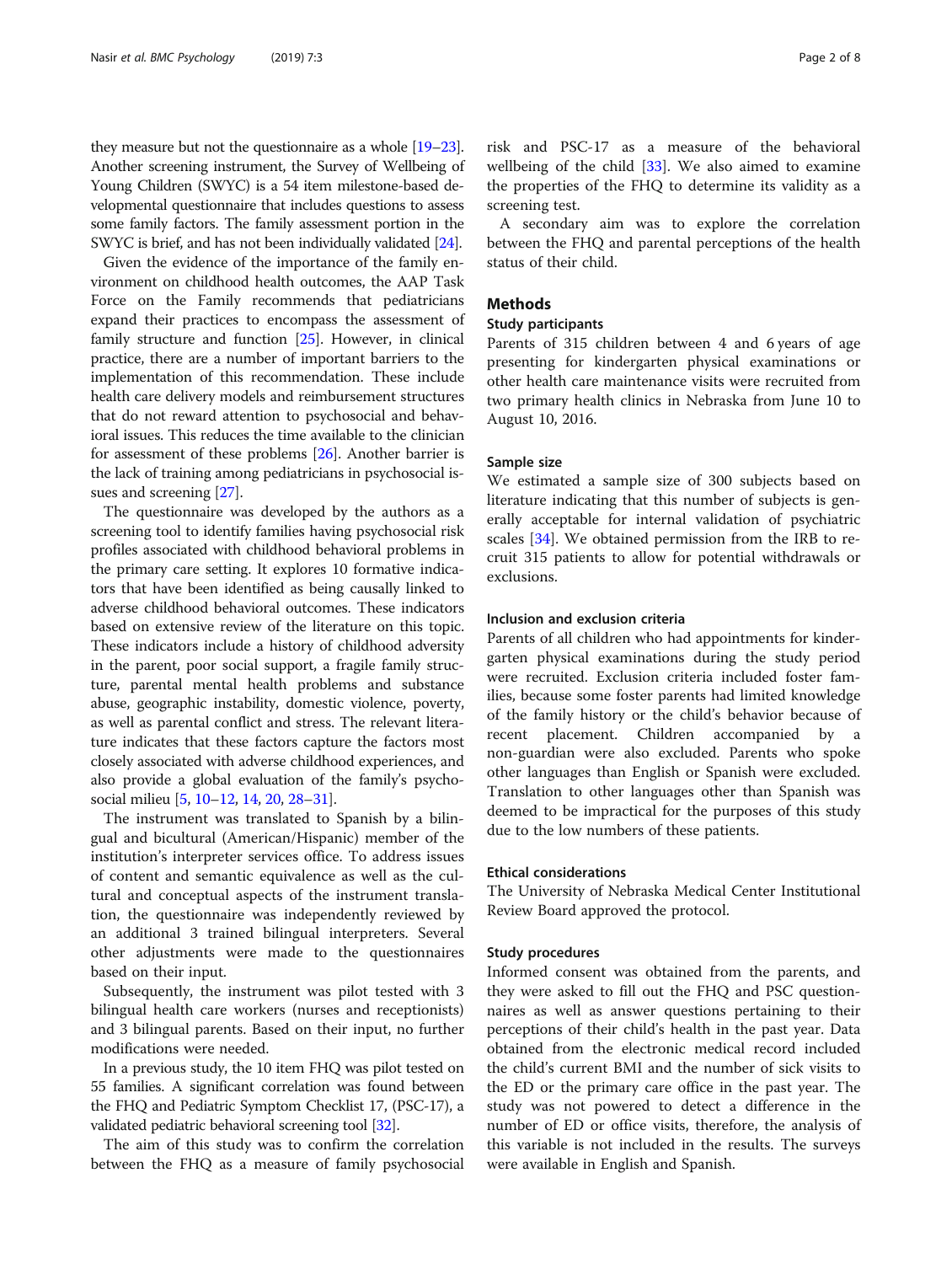The Pediatric Symptom Checklist is a brief version of the Pediatric Symptom Checklist 35 (PSC-35). PSC-17 is a parent self-administered questionnaire that explores a range of behavioral symptoms in children. It includes 3 subscales for internalizing, externalizing and attention deficit symptoms. A score of 15 or more suggests the presence of significant behavioral or emotional problems. In a large study using data collected on 80,680 pediatric outpatients, ages 4– 15 years, over 10-year study period, PSC-17 showed high reliability and was comparable to the original instrument. The study supported the use of the PSC-17 in clinical practice and research [\[35](#page-6-0)].

The Family Health Questionnaire is shown in Table 1. Questions have dichotomous answers of yes or no. The answers were scored as 0 or 1, where 0 indicated the presence of a risk factor. A score of 10 indicates the absence of risk factors and the lower the score the greater the number of risk factors present.

## Results

From June 22-October 15<sup>'</sup> 2015, we recruited 315 families from 2 primary care pediatric clinics. One family declined to participate citing time constraints, and one of the questionnaires was excluded because of concerns regarding question comprehension due to language barrier. A total of 313 data points were

available for analysis. All the parents filling out the questionnaires were mothers or parents together.

The study sites were an urban academic, hospital-based general pediatric clinic and a community clinic which is outside the metropolitan area. Around 80% of patients attending each of the clinics are publically insured. Table [2](#page-3-0) describes the demographic features of the participants.

In our sample, 47.3% of children were not living with both biological parents. This compares to a nationwide rate of approximately 35% in 2015 [[36\]](#page-6-0). Nearly a fifth of mothers (18.8%) in our sample reported having experienced domestic violence, a rate consistent with national estimates [[37\]](#page-6-0). Most mothers in our sample (92.1%) reported a good relationship with their current spouse or significant other. A history of mental health problems was reported by 12.8% of mothers in the sample. This compares with national data indicating that 4.2% of US adults suffer from serious mental illness and 18.1% having any mental illness [[38\]](#page-6-0).

The median FHQ score was 8, indicating the presence of 2 risk factors, with a range from 2 to 10. The FHQ score was ≤7 in 26% of families indicating 3 or more risk factors ≤6 in 12.6% of families, indicating 4 or more risk factors.

The median PSC-17 score was 8, with a range of 0–24. Twenty five children (8%) scored 15 or above on the PSC which is the cutoff score for a positive PSC screen.

Table 1 Please answer the following questions about yourself. Por favor conteste las siguientes preguntas sobre usted mismo

|                                                                  | Yes Sí | No |
|------------------------------------------------------------------|--------|----|
| Did you have a happy childhood?                                  |        |    |
| ¿Tuvo una niñez feliz?                                           |        |    |
| Have you been living in the same place for more than 2 years?    |        |    |
| ¿Ha estado viviendo en el mismo lugar por más de 2 años?         |        |    |
| Do you have friends and family who care about you?               |        |    |
| ¿Tiene amistades o familiares que se preocupan por usted?        |        |    |
| Does your child live with both biological parents?               |        |    |
| ¿Su hijo vive con los dos padres biológicos?                     |        |    |
| Do you have a good relationship with your partner or spouse?     |        |    |
| ¿Usted tiene buena relación con su pareja o conyugue?            |        |    |
| Have you ever been diagnosed with a mental health problem?       |        |    |
| ¿Usted ha sido diagnosticado con un problema de salud mental?    |        |    |
| Do you have a history of substance use (drugs, alcohol)?         |        |    |
| ¿Usted tiene antecedentes de uso de sustancias (droga, alcohol)? |        |    |
| Do you have financial difficulties (money problems)?             |        |    |
| ¿Usted tiene dificultades económicas? (problemas con dinero)?    |        |    |
| Have you experienced domestic violence?                          |        |    |
| ¿Usted ha sido víctima de violencia domestica?                   |        |    |
| Do you always feel stressed?                                     |        |    |
| ¿Siempre se siente estresado?                                    |        |    |

Would you like to speak to our patient care coordinator to help you get a referral for psychological or social services?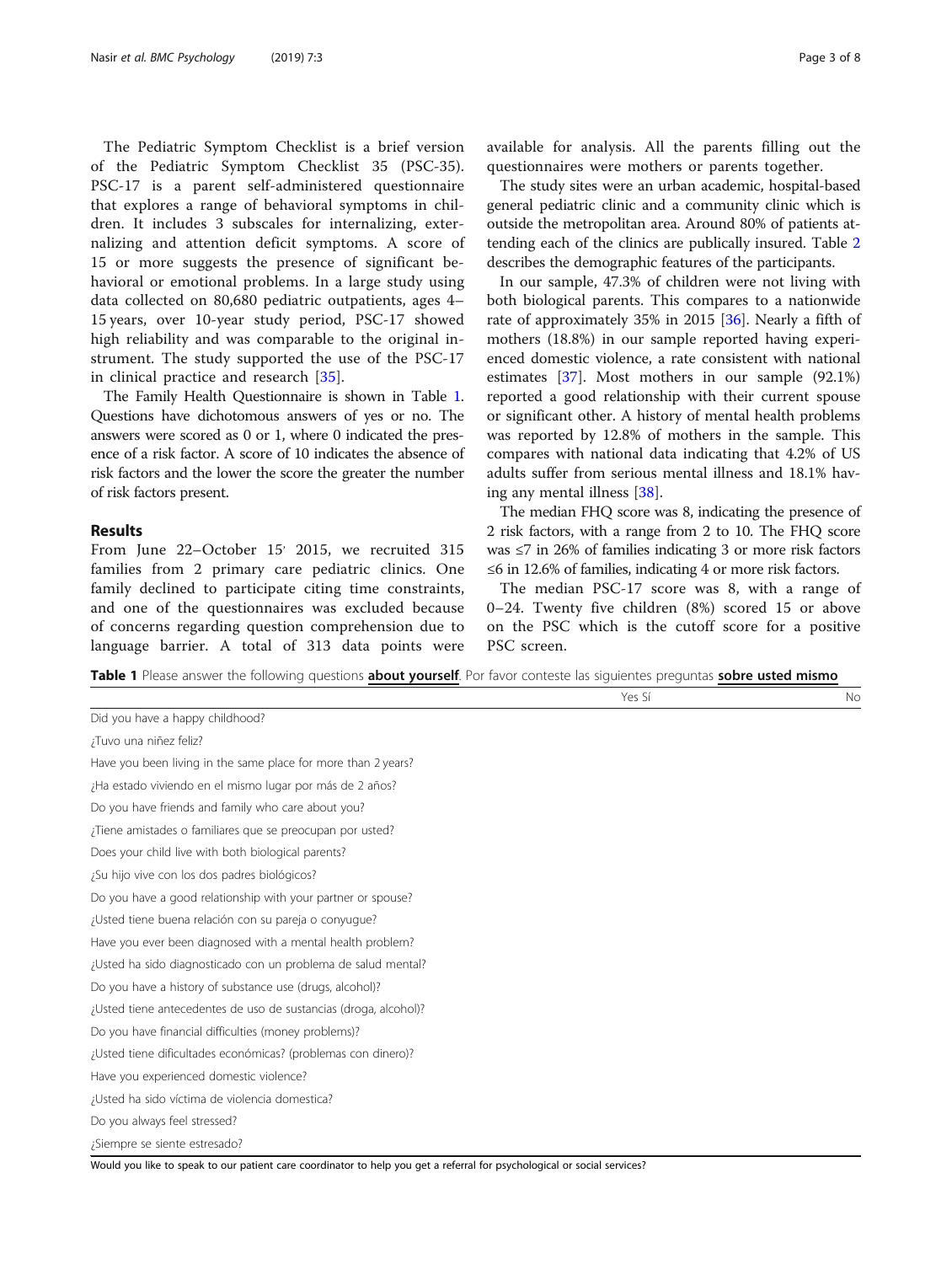#### <span id="page-3-0"></span>Table 2 Patient Characteristics

|                    | Frequency: | Proportion |
|--------------------|------------|------------|
| N                  | 313        |            |
| Sex (Male)         | 161        | 51.4%      |
| Primary Insurance: |            |            |
| Public Insurance   | 201        | 64.2%      |
| Private Insurance  |            | 28.1%      |
| No Insurance       | 24         | 7.7%       |
| Spanish Surveys    | 23         | 7.3%       |
|                    |            |            |

We also tested for differences in PSC-17 scores based on positive responses to the individual FHQ items. Table 3 shows the frequencies of responses to the questions. 24.3% of parents reported that they have financial difficulties, and 16.3% reported that they feel always stressed.

An exploratory factor analysis was conducted to create a latent factor model of the FHQ (with categorical indicators) using M-Plus (ver. 7.2, Muthen & Muthen, 2016). Two questions on the FHQ showed no variability and were excluded from the factor analysis. These were: "I have family and friends that care about me" which was answered unanimously in the affirmative. The other question was pertaining to a history of substance abuse. Only 13 individuals (4.2% of the sample) answered affirmatively. It is possible that disclosure of a history of substance abuse may have been problematic for many parents. The findings revealed that a single factor solution was a good fit to the data ( $\Delta \chi^2_{(238)} = 201.73$ ,  $p = .96$ ) and significantly better fit to the data than the two factor solution ( $\Delta \chi^2_{(7)} = 37.25$ ,  $p < .001$ ). Neither the three factor ( $\Delta \chi^2_{(6)} = 10.26$ ,  $p = .11$ ) or four factor ( $\Delta \chi^2_{(5)} = 8.57$ ,  $p = .13$ ) solutions resulted in a significantly improved fit. The factor loadings for the single factor model were all significant and positive providing an estimated reliability of .793.

Following the exploratory model, a single factor confirmatory factor analysis was created [Fig. [1\]](#page-4-0). There was a significant positive correlation between the total score for the remaining 8-question FHQ and the PSC scores,  $(r = .50, p < .05;$  see Fig. [2\)](#page-4-0). The resulting model was a good fit to the data ( $\chi^2_{(238)}$  = 203.44,  $p$  = .95).

Table 3 also describes the individual differences in the response to the FHQ with PSC scores. The largest difference (of 4.40) was seen with FHQ10 ("I always feel stressed";  $t(311) = 6.46$ ,  $p < .001$ ). Similar significant differences were observed for FHQ2 ("Same home for 2 years";  $t(160.36) = 3.86$ ,  $p < .001$ ), FHO4 ("Live with both parents";  $t(266.07) = 3.31$ ,  $p = .001$ ), FHQ6 ("History of mental health problems",  $t(311) = 3.65$ ,  $p < .001$ ) and FHQ9 ("Domestic violence";  $t(311) = 3.88, p < .001$ ).

Lower FHQ scores (indicating a higher number of risk factors) also correlated with parents' perception of their child's health as poor  $(r = -.12, p = .04)$ . FHQ scores also significantly differed as a function of insurance status  $(F_{(2, 310)} = 16.85, p < .001, \eta^2 = .10)$ . Families with private insurance had significantly higher scores (lower numbers of risk factors,  $M = 9.11$ , S.D. = 1.20) than families with public insurance  $(M = 8.03, S.D. = 1.56)$  or non-insured families ( $M = 8.38$ , S.D. = 1.35). Lower FHQ scores were also associated with higher BMI, but the association did not achieve statistical significance  $(r(311) = -.09, p = .11)$ .

## **Discussion**

Screening for family psychosocial risk can identify families who may benefit from interventions directed at improving childhood health outcomes. In this study we documented a strong correlation between a newly developed family psychosocial health questionnaire, the FHQ and behavioral problems in children measured by the PSC, a validated childhood behavioral health symptom instrument.

Lower FHQ scores were also correlated with parent's perception of poor health in their child. This is a subjective measure of the effect of psychosocial risk factors on child's health. Although the study was not powered

Table 3 Frequency of responses to FHQ and group differences in PSC-17 scores

|                                           | Freq. $/$ % | Mean Difference in PSC | $t$ (df)        |
|-------------------------------------------|-------------|------------------------|-----------------|
| FHQ 1 - Happy childhood                   | 283 (90.4%) | 1.44                   | 1.59(311)       |
| $FHQ$ 2 – Same home for 2 years           | 213 (68.1%) | 2.34                   | 3.86 (160.36)*  |
| FHQ 3 - Friends and family support        | 312 (100%)  | <b>NA</b>              | <b>NA</b>       |
| FHQ 4 - Live with both parents            | 165 (52.7%) | 1.77                   | 3.31 (266.07)*  |
| FHQ 5 - Good Parental relationship        | 280 (92.1%) | 2.58                   | 1.76 (24.60)    |
| FHQ 6 - History of mental health problems | 40 (12.8%)  | $-2.86$                | $3.65(311)^{*}$ |
| FHQ 7 - History of substance abuse        | 13 (4.2%)   | <b>NA</b>              | <b>NA</b>       |
| FHO 8 - Financial difficulties            | 76 (24.3%)  | $-2.12$                | 3.45 (310)      |
| FHO 9 - Domestic violence                 | 59 (18.8%)  | $-2.59$                | $3.88(311)^{*}$ |
| FHQ 10 - Stress                           | 51 (16.3%)  | $-4.40$                | $6.46(311)^{*}$ |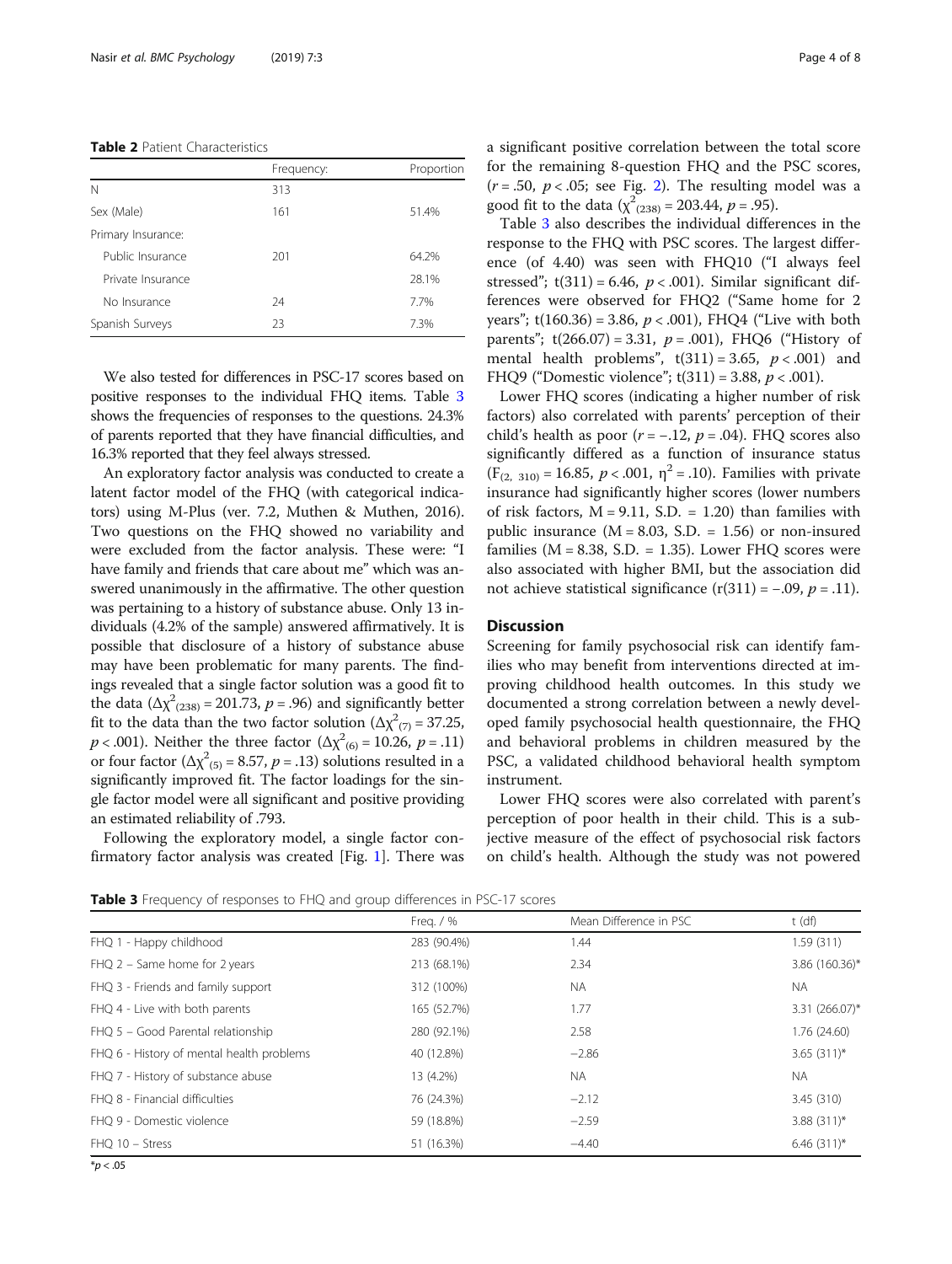<span id="page-4-0"></span>

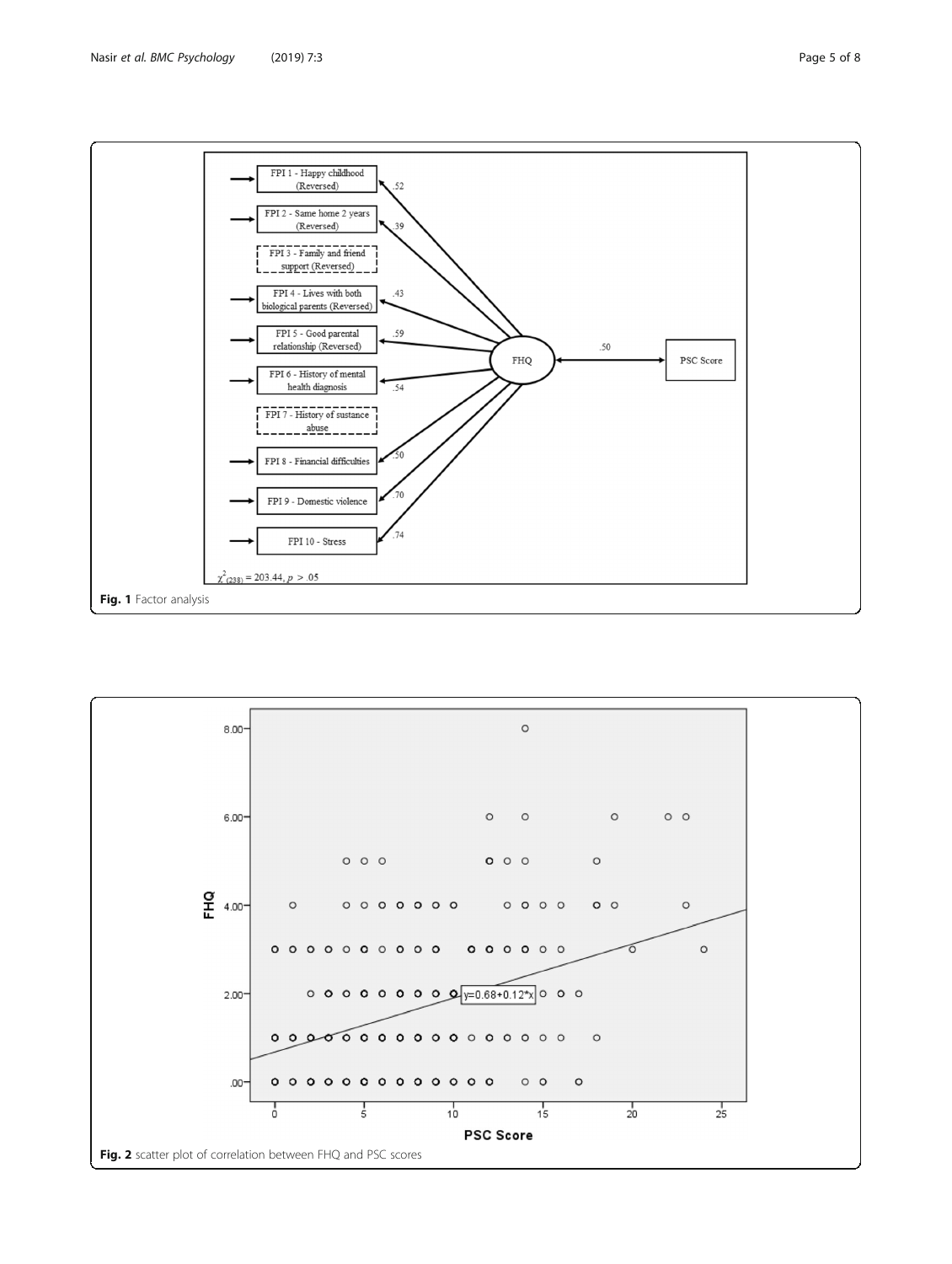to detect significant BMI correlations, we collected BMI measurements from the medical records. The correlation between lower FHQ and higher BMI did not reach statistical significance. Further studies to explore the correlation between FHQ and child health outcomes and healthcare utilization would be needed.

Significant positive correlation was found between lower FHQ scores (more risk factors) and public insurance status of the family. Public insurance is a marker of low income and economic disadvantage which has been correlated with adverse childhood health outcomes [[39](#page-6-0)–[42\]](#page-7-0).

We also documented the feasibility and acceptability of administration of the FHQ in a sample in the primary care setting. The test was self-administered by the caregiver, required no training, and took less than 2 min to complete on average. We believe this FHQ can be very useful in screening for family psychosocial risk in primary care.

This study also documented the prevalence and profile of psychosocial risk in the population sample, identifying strong correlations between certain psychosocial risk factors such as poverty and parental mental illness and child behavioral health.

Family psychosocial factors contribute to the toxic stress that is an important risk factor for childhood psychopathology. Interventions in early childhood programs that aim to reduce toxic stress have been shown to improve health outcomes, improve learning, decrease achievement gaps, and boost future earnings [[43](#page-7-0)]. The early identification of families of children at risk for behavioral problems may offer an important opportunity to mitigate negative behavioral outcomes.

The primary care setting is ideal for screening for family psychosocial risk because of the frequent longitudinal encounters with families of small children.

#### Study limitations and future directions

Both the FHQ and PSC-17 are self-reports by the same parent, which raises the issue of common reporter bias. However, in this situation, the reporter's perception, even if biased, is important. Future validation with larger and multicenter samples using other objective evaluations of child behavioral health may be helpful. Of course, correlation of the FHQ with the presence childhood behavioral problems does not prove causation. However, others have established causal effects of early childhood adverse events on negative health outcomes, many of which are included in the FHQ.

This tool was tested in a population with significant burdens of adversity such as poverty and other psychosocial risks. Further testing of this tool in other populations with other socioeconomic and demographic characteristics would be important to determine

generalizability of this tool to other populations. Future work should also explore the use of this instrument in the scaling of family focused interventions aimed at preventing behavioral problems.

## Conclusions

Children live in the context of the family. Any effort to address the psychosocial environment of the child must address family resources and psychosocial risk factors.

The FHQ is a quick and easy to use screening tool that may be helpful in identifying families with increased psychosocial risk for child adverse outcomes. Identifying families who are at higher risk for family dysfunction leading to increased psychosocial risk among children could help target resources for further evaluation and intervention. Early identification, paired with prompt and effective intervention might help to reduce childhood exposure to adverse environments, reducing the physical and mental health impacts of these environments, improving wellbeing and optimizing potential [[18\]](#page-6-0).

#### Abbreviations

AAP: American Academy of Pediatrics; FHQ: Family Health Questionnaire; PSC-17: Pediatric Symptom Checklist-17

#### Acknowledgements

We would like to acknowledge Dr. Laeth Nasir and Dr. Jessica Snowden for their review of the manuscript.

#### Funding

Funding was provided from the Department of Pediatrics at the University of Nebraska Medical Center.

#### Availability of data and materials

The dataset used and analyzed in this study is a clinical dataset. It includes data that may present indirect risk. Informed consent was not obtained from participants to share the dataset at the time of recruitment. Additionally, our IRB approval stipulated not sharing the data with any unauthorized entities.

#### Authors' contributions

AN: Made substantial contributions to the conception and design, acquisition of data, and analysis and interpretation of the data. She was involved in the drafting and revising the manuscript, and gives final approval for the final version as submitted and agrees to be accountable for the work's accuracy and integrity. DT: Made substantial contributions to the acquisition of data, and analysis and interpretation of the data. He was involved in the revising the manuscript, and gives final approval for the final version as submitted and agrees to be accountable for the work's accuracy and integrity. AZ: Made substantial contributions to the acquisition of data, and analysis and interpretation of the data. He was involved in the revising the manuscript, and gives final approval for the final version as submitted and agrees to be accountable for the work's accuracy and integrity. JS: Made substantial contributions to the conception and design, and analysis and interpretation of the data. He was involved in the revising the manuscript, and gives final approval for the final version as submitted and agrees to be accountable for the work's accuracy and integrity.

#### Ethics approval

All procedures performed in this study were in accordance with the ethical standards of the institutional review board and with the 1964 Helsinki declaration and its later amendments. This research was reviewed and approved by the University of Nebraska and Children's Hospital and Medical Center Joint Institutional Review Board (IRB # 320–14-EP). Written informed consent was obtained from all participants and documented per IRB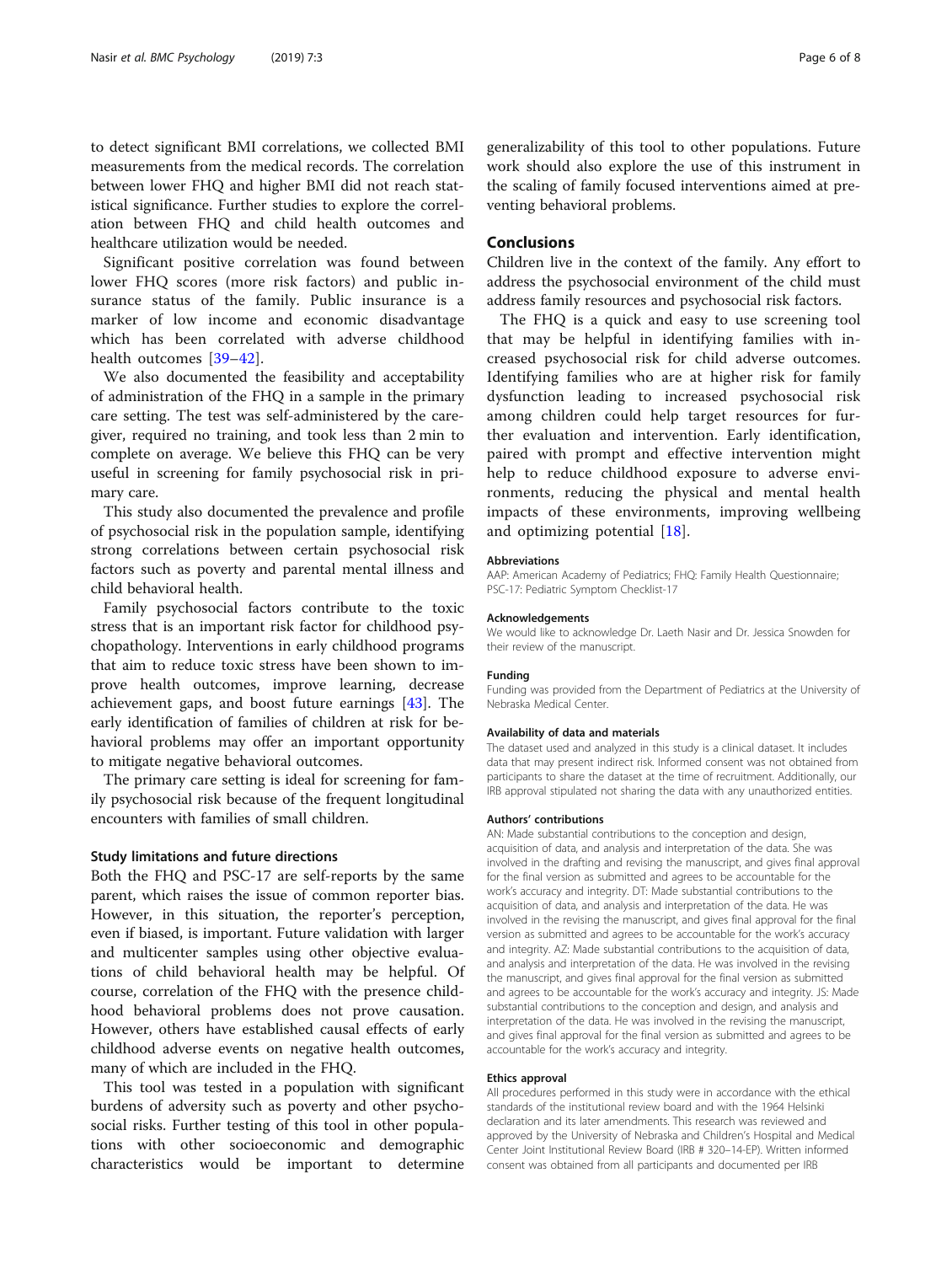<span id="page-6-0"></span>regulations. Further information and documentation to support this are available. This research did not involve animals.

#### Consent for publication

There are no details or images relating to one person. All the data reported are aggregate data.

#### Competing interests

The authors declare that they have no competing interests.

## Publisher's Note

Springer Nature remains neutral with regard to jurisdictional claims in published maps and institutional affiliations.

#### Author details

<sup>1</sup>Department of Pediatrics, University of Nebraska Medical Center, 982167 Nebraska Medical Center Omaha, Omaha, NE 98198-2167, USA. <sup>2</sup>Boy's Town Pediatrics, Omaha, NE, USA. <sup>3</sup>University of Nebraska Medical Center, Omaha, NE, USA. <sup>4</sup>Department of Psychology, University of Nebraska at Omaha, Omaha, NE, USA.

## Received: 25 March 2018 Accepted: 25 December 2018 Published online: 11 January 2019

#### References

- 1. Masten. Ordinary Magic. Reslience in Development. Paperback: The Guilford.
- 2. Shonkoff JP, Boyce WT, McEwen BS. Neuroscience, molecular biology, and the childhood roots of health disparities: building a new framework for health promotion and disease prevention. JAMA. 2009;301:2252–9.
- 3. Norman RE1, Byambaa M, De R, Butchart A, Scott J, Vos T. The long-term health consequences of child physical abuse, emotional abuse, and neglect: a systematic review and meta-analysis. PLoS Med. 2012;9(11):e1001349. [https://doi.org/10.1371/journal.pmed.1001349.](https://doi.org/10.1371/journal.pmed.1001349)
- 4. Reavis JA, Looman J, Franco KA, Rojas B. Adverse childhood experiences and adult criminality: how long must we live before we possess our own lives? Perm J. 2013;17:44–8.
- 5. Waldfogel J, Craigie TA, Brooks-Gunn J. Fragile families and child wellbeing. Future Child Cent Future Child David Lucile Packard Found. 2010;20:87–112.
- 6. Kahn RS, Brandt D, Whitaker RC. Combined effect of mothers' and fathers' mental health symptoms on children's behavioral and emotional wellbeing. Arch Pediatr Adolesc Med. 2004;158:721–9.
- 7. Tronick E, Reck C. Infants of depressed mothers. Harv Rev Psychiatry. 2009; 17:147–56.
- 8. Tronick EZ, Beeghly M. Prenatal cocaine exposure, child development, and the compromising effects of cumulative risk. Clin Perinatol. 1999;26:151–71.
- 9. Shelton KH, Harold GT. Interparental conflict, negative parenting, and children's adjustment: bridging links between parents' depression and children's psychological distress. J Fam Psychol JFP J Div Fam Psychol Am Psychol Assoc Div 43. 2008;22:712–24.
- 10. Bauer NS, Gilbert AL, Carroll AE, Downs SM. Associations of early exposure to intimate partner violence and parental depression with subsequent mental health outcomes. JAMA Pediatr. 2013;167:341–7.
- 11. Johnson SB, Riis JL, Noble KG. State of the art review: poverty and the developing brain. Pediatrics. 2016.
- 12. Lehmann S, Havik OE, Havik T, Heiervang ER. Mental disorders in foster children: a study of prevalence, comorbidity and risk factors. Child Adolesc Psychiatry Ment Health. 2013;7(1):39. [https://doi.org/10.1186/1753-2000-7-39.](https://doi.org/10.1186/1753-2000-7-39)
- 13. Essex MJ, Kraemer HC, Armstrong JM, Boyce WT, Goldsmith HH, Klein MH, et al. Exploring risk factors for the emergence of children's mental health problems. Arch Gen Psychiatry. 2006;63:1246–56.
- 14. Repetti RL, Taylor SE, Seeman TE. Risky families: family social environments and the mental and physical health of offspring. Psychol Bull. 2002;128:330–66.
- 15. Epstein R, Fonnesbeck C, Williamson E, Kuhn T, Lindegren ML, Rizzone K, et al. Psychosocial and pharmacologic interventions for disruptive behavior in children and adolescents. Rockville: Agency for Healthcare Research and Quality (US); 2015.
- 16. McGilloway S, Ni Mhaille G, Bywater T, Furlong M, Leckey Y, Kelly P, et al. A parenting intervention for childhood behavioral problems: a randomized controlled trial in disadvantaged community-based settings. J Consult Clin Psychol. 2012;80:116–27.
- 17. Perrin EC, Sheldrick RC, McMenamy JM, Henson BS, Carter AS. Improving parenting skills for families of young children in pediatric settings: a randomized clinical trial. JAMA Pediatr 2014;168:16–24.
- 18. Strategies for Scaling Tested and Effective Family-Focused Preventive Interventions to Promote Children's Cognitive, Affective, and Behavioral Health. Workshop in brief. Washington (DC): National Academies Press (US); 2015.
- 19. Dubowitz H, Feigelman S, Lane W, Prescott L, Blackman K, Grube L, et al. Screening for depression in an urban pediatric primary care clinic. Pediatrics. 2007;119:435–43.
- 20. Dubowitz H, Prescott L, Feigelman S, Lane W, Kim J. Screening for intimate partner violence in a pediatric primary care clinic. Pediatrics. 2008;121:e85–91.
- 21. Feigelman S, Dubowitz H, Lane W, Prescott L, Meyer W, Tracy JK, et al. Screening for harsh punishment in a pediatric primary care clinic. Child Abuse Negl. 2009;33:269–77.
- 22. Lane WG, Dubowitz H, Feigelman S, Kim J, Prescott L, Meyer W, et al. Screening for parental substance abuse in pediatric primary care. Ambul Pediatr Off J Ambul Pediatr Assoc. 2007;7:458–62.
- 23. Dubowitz H, Feigelman S, Lane W, Kim J. Pediatric primary care to help prevent child maltreatment: the safe environment for every kid (SEEK) model. Pediatrics. 2009;123:858–64.
- 24. Sheldrick RC, Perrin EC. Evidence-based milestones for surveillance of cognitive, language, and motor development. Acad Pediatr. 2013;13:577–86.
- 25. Schor EL. American Academy of Pediatrics task force on the family. Family pediatrics: report of the task force on the family. Pediatrics. 2003;111(6 Pt 2):1541–71.
- 26. Fleury M-J, Imboua A, Aubé D, Farand L, Lambert Y. General practitioners' management of mental disorders: a rewarding practice with considerable obstacles. BMC Fam Pract 2012;13:19–19.
- 27. Nasir A, Watanabe-Galloway S, DiRenzo-Coffey G. Health Services for Behavioral Problems in pediatric primary care. J Behav Health Serv Res. 2014.
- 28. Shonkoff JP, Garner AS. The lifelong effects of early childhood adversity and toxic stress. Pediatrics. 2012;129:e232–46.
- 29. Goldfeld S, Kvalsvig A, Incledon E, O'Connor M, Mensah F. Predictors of mental health competence in a population cohort of Australian children. J Epidemiol Community Health. 2014;68(5):431–7 jech-2013-203007.
- 30. Oishi S, Schimmack U. Residential mobility, well-being, and mortality. J Pers Soc Psychol. 2010;98:980–94.
- 31. Rumbold AR, Giles LC, Whitrow MJ, Steele EJ, Davies CE, Davies MJ, et al. The effects of house moves during early childhood on child mental health at age 9 years. BMC Public Health. 2012;12:583.
- 32. Nasir A. A pilot testing of the "family psychosocial index" for the assessment of family psychosocial risk in primary care; 2015.
- 33. Jellinek MS, Murphy JM, Little M, Pagano ME, Comer DM, Kelleher KJ. Use of the pediatric symptom checklist to screen for psychosocial problems in pediatric primary care: a national feasibility study. Arch Pediatr Adolesc Med. 1999;153:254–60.
- 34. Rouquette A, Falissard B. Sample size requirements for the internal validation of psychiatric scales. Int J Methods Psychiatr Res. 2011;20: 235–49.
- 35. Murphy JM, Bergmann P, Chiang C, Sturner R, Howard B, Abel MR, et al. The PSC-17: subscale scores, reliability, and factor structure in a new National Sample. Pediatrics. 2016;138.
- 36. US Bureau of the Census. America's families and living arrangements. Living Arrangements of Children Under. 18:1970–2015 [http://www.census.gov/](http://www.census.gov/hhes/families/data/children.html) [hhes/families/data/children.html.](http://www.census.gov/hhes/families/data/children.html)
- 37. Patricia Tjaden, Nancy Thoennes, U.S. Department of Justice, Office of Justice Programs, National Institute of Justice, Centers for Disease Control and Prevention. Full Report of the Prevalence, Incidence, and Consequences of Violence Against Women. [https://www.ncjrs.gov/](https://www.ncjrs.gov/pdffiles1/nij/183781.pdf) [pdffiles1/nij/183781.pdf.](https://www.ncjrs.gov/pdffiles1/nij/183781.pdf)
- 38. National Institute of Mental Health. Prevalence of Mental Health Illness Among US Adults. [http://www.nimh.nih.gov/health/statistics/prevalence/](http://www.nimh.nih.gov/health/statistics/prevalence/any-mental-illness-ami-among-us-adults.shtml) [any-mental-illness-ami-among-us-adults.shtml](http://www.nimh.nih.gov/health/statistics/prevalence/any-mental-illness-ami-among-us-adults.shtml).
- 39. Duffee, et al. Poverty and child health in the United States. Pediatrics. 2016:137.
- 40. Pascoe JM, Wood DL, Duffee JH, Kuo A. Mediators and Adverse Effects of Child Poverty in the United States. Committee on Psychosocial Aspects of Child and Family Health; Council on Community Pediatrics. Pediatrics. 2016; 137(4). [https://doi.org/10.1542/peds.2016-0340.](https://doi.org/10.1542/peds.2016-0340)